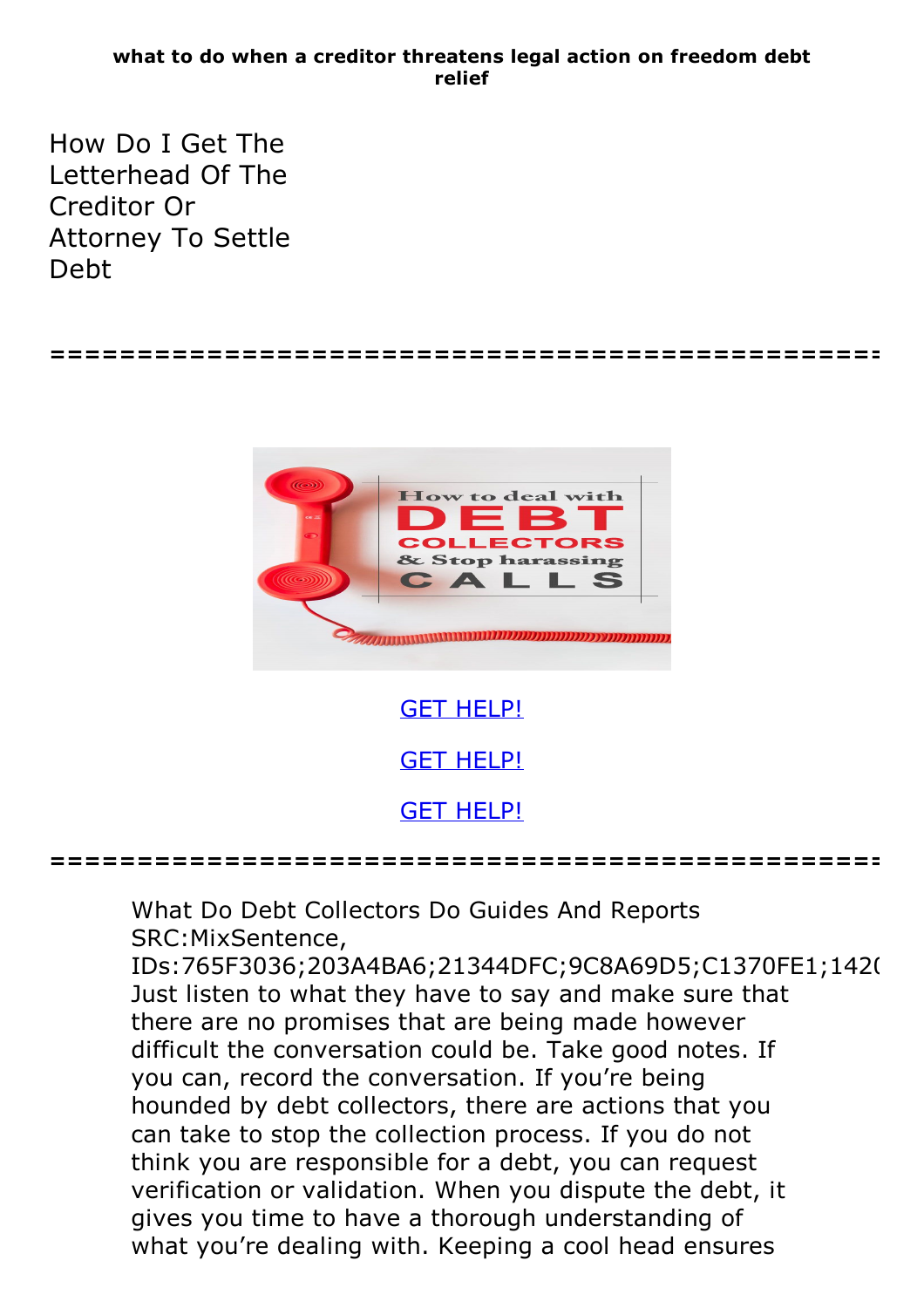that they don't have anything against you. You don't want to give the debt collector the encouragement to pursue their duty with vigor. If you win the case, the creditor or collector will be obliged to cover your court costs and lawyer's fees and may also have to pay you up to \$1,000 in damages. It must also express your company's willingness to pay any additional costs incurred by the Bureau of Consumer Credit Protection for examinations and investigations outside the state of Maine.<br>Verification requests must be made within 30 days of

your first debt notice or bill. Once you dispute a debt and request verification, the debt collector must stop collection attempts until the debt is verified as yours. Disputing the debt means that all attempts at collection will need to stop according to the law. However, if the debt is a large debt they will be more determined to ensure that the debt is repaid. However, a cease and desist letter does not erase your debt. However, debt settlement may have a negative impact on your credit score. The debt collector will have five days to furnish you with the details of the debt once they make contact. Once you are able to apply credit card law knowledge for example, you will be aware if a company is taking advantage of you or not. Once you do that, you will have to verify your bank account and verify your credit card as well as verify your home address. They're also aware of the law and will not want to cross

the line.<br>You are probably okay to pay PRA on line or over the phone. You should learn the law in your state as it might be illegal to record phone calls. So you may begin to experience Stevens Business Services phone harassment. If you cannot pay your creditors, you may not have to file for bankruptcy. In some cases, multiple call violations have led to very lucrative settlements. Typically, there's no way to reverse <sup>a</sup> transfer or trace the money, and money wired to another country can be picked up at multiple locations, so it's just about impossible to identify or track someone down. The easiest way to do that is to settle the debt after confirming that it's yours and it has not exceeded the statute of limitations. Try to get you to pay on old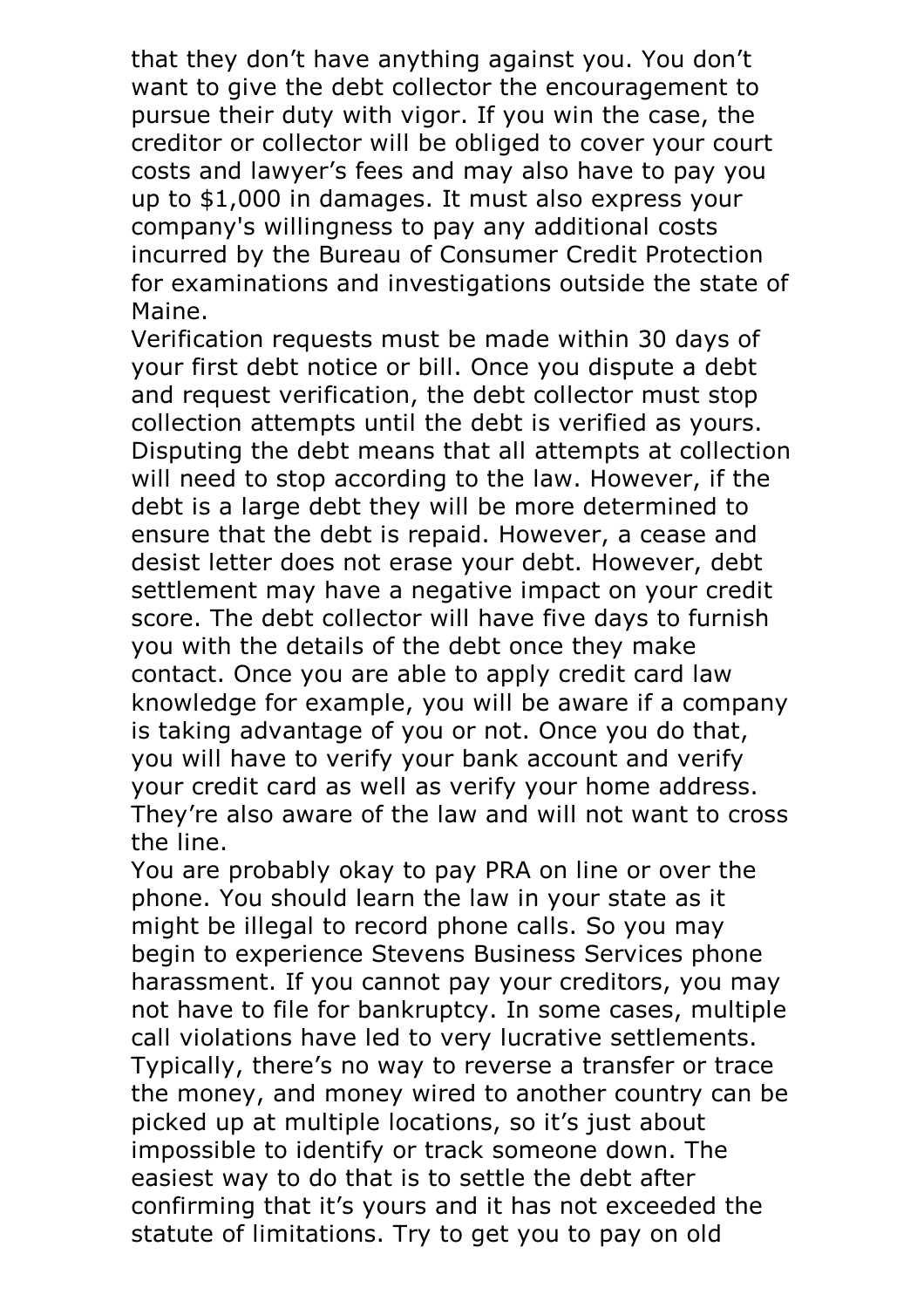debts that are past the statute of limitations. They've also shown that bailiffs aren't afraid to use scare tactics such as contacting family members in order to locate a debtor, or adding up the value of personal belongings in front of a debtor to try and intimidate them into action.

It is not out of order to try and negotiate with the creditors in an attempt to settle the debts. A copy of the settlement agreement / stipulation / court order is available here: Goll-DDY Stipulation Court Order. Request written confirmation that they will do this, and keep a copy of everything sent to, and received from them. If you are late on these payments or stop making them altogether, you will likely hear from your lender via a letter, over the phone, or by email. If you're talking with them on the phone, don't strike back. They'll be looking for any signs of fear weakness to get back at you. Get in touch with an attorney as soon as possible so that you're aware of your options. A debt collector can also contact your attorney and, if otherwise allowed by law, credit reporting companies (Equifax, Experian, and TransUnion) about your debt. If you get a loan to buy residential real estate in Connecticut, you'll likely sign two documents: a promissory note and, typically, a document called an open-end mortgage deed. I have been dealing with portfolio recovery for about two or three years now, now they have been calling me every single day for the past 2 months from various numbers.

The advantages of Various kinds of Can A Debt Collector Sue Me SRC:MixSentence,

IDs:0172F11B;98F8A3A0;5E7ECCFE;B74230B6;1EE481B2;34B7 This is very interesting because I have never had Verizon," Diana said. "I have never had this bill show up on any past credit reports. And if it's a court-ordered collection (e.g. a High Court writ, etc. ala "Don't Pay, We'll Take It Away") then they are even allowed to use all those same above means to SERVE that writ if it comes to it (they tend not to, but legally they can use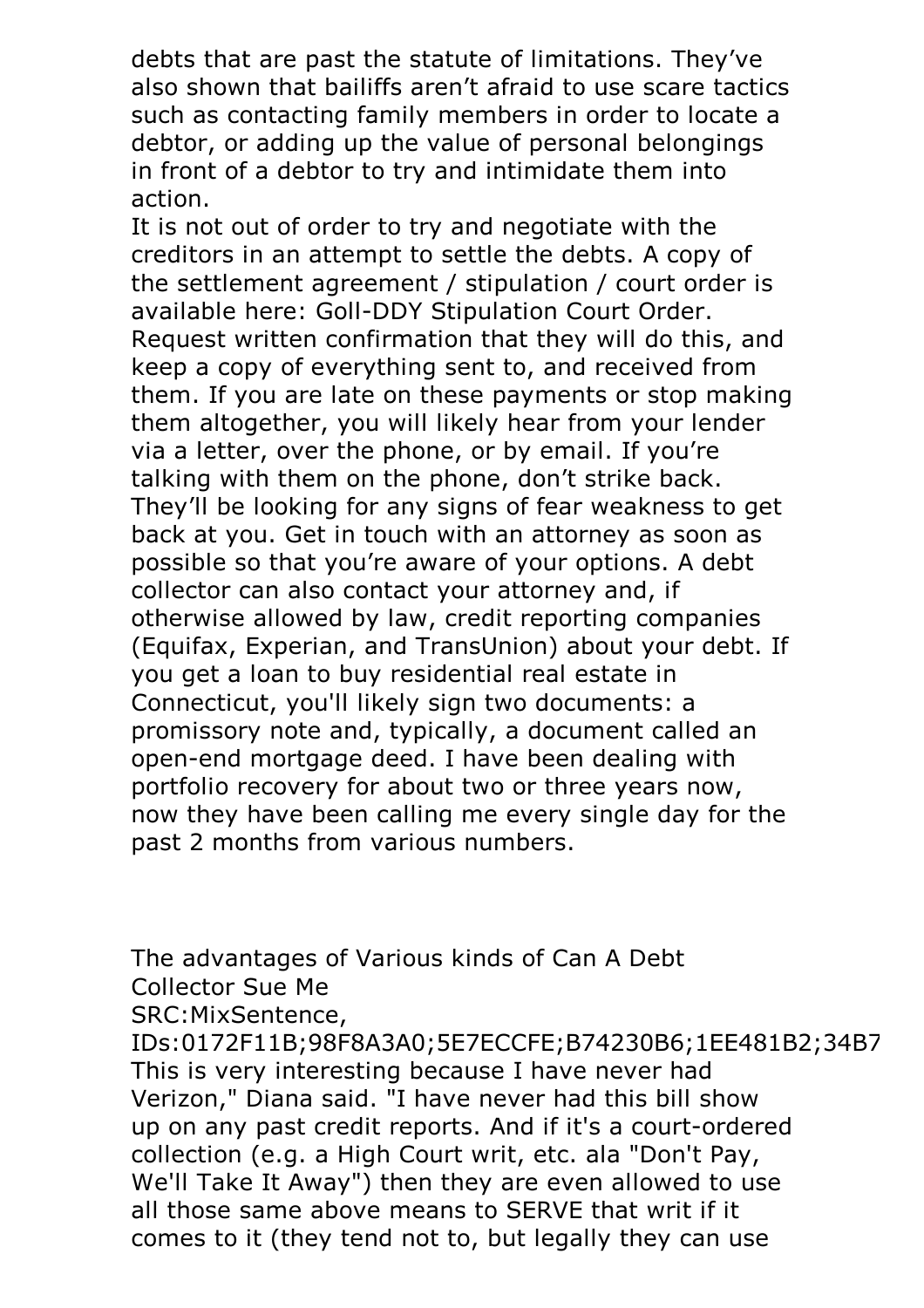those methods already - yes, you can be served via Facebook, in the UK and the US, but it's seen as a last resort) but once it comes from a court then you really have no choice but to pay anyway. There are so many things that can be done to support you through your debt problem, though, so please don't worry. There is little regulation for the action of individual landlords in using collections, but there are some federal regulations. Consumers around the country are complaining that Afni, Inc., a debt collection agency, has been calling and mailing, demanding that consumers pay old Verizon telephone debts, some of them as much as 10 years old. And yes, it is perfectly legal for them to collect debts that are even years old. In my view, the areas of private debt most in need of relief, and achievable, are mortgage debt, student loans, health-care debt, and small business loans-the areas of excess debt that disproportionately impact the economy since they are among the largest components of private debt (as compared to smaller components such as credit card debt-See Chart 2). The ideas presented here illustrate the type of thinking needed. The next time <sup>a</sup> collector contacts you regarding <sup>a</sup> 10 year-old debt, don't be afraid to offer them a debt settlement of pennies on the dollar. That means if the credit card debt defaulted in June 2007 any collections associated with it cannot remain on a credit report after June 2014. Even if you pay the collection, settle the collection or make periodic payments to pay off the collection, still June 2014. Nothing resets the date from which the collection purges. If you owe the money and can't afford it, make an offer or go to court to prove that. If you owe money, you need to pay it, or you need to prove (to a court-level of proof) that you don't owe it.

If you don't owe the money, dispute it. That's it. "I dispute this debt". Hint: If you don't have a debt, or you dispute your debt, that's all you need say. If you're having trouble paying off a debt in collections on your own, you may consider taking out a debt consolidation loan, which won't eliminate your debt, but which may make paying it off cheaper and simpler. UK debt collectors can already do similar - email, Facebook,